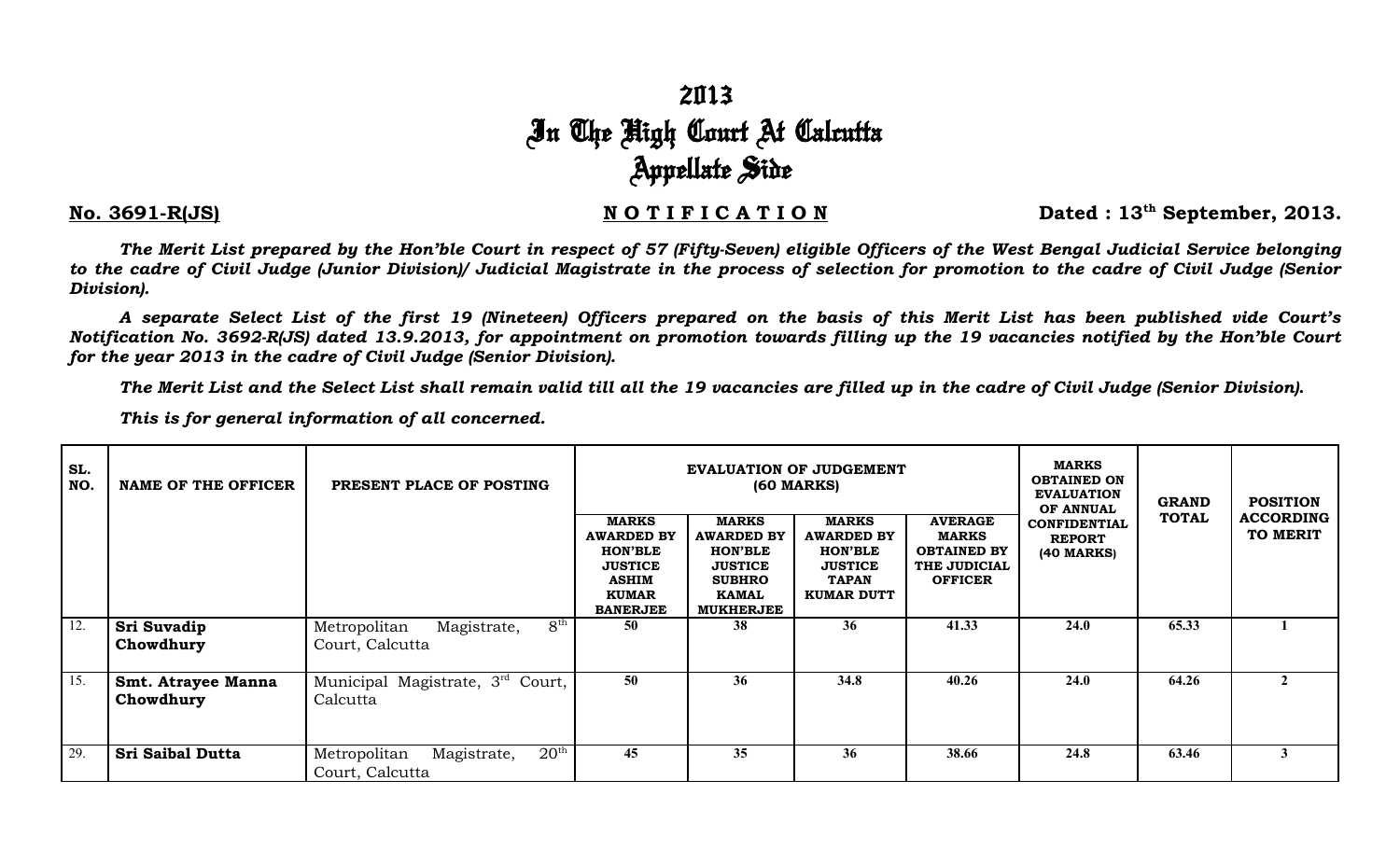| 35.              | Sri Amitava Mukherjee           | Judicial Magistrate, 7 <sup>th</sup> Court,<br>Alipore, 24-Parganas (S)   | 45              | 36              | 37.2            | 39.40 | 24.0 | 63.40 | 4                |
|------------------|---------------------------------|---------------------------------------------------------------------------|-----------------|-----------------|-----------------|-------|------|-------|------------------|
| 4.               | Sri Anirban Ray                 | $15^{\text{th}}$<br>Metropolitan Magistrate,<br>Court, Calcutta           | $\overline{50}$ | $\overline{36}$ | $\overline{36}$ | 40.66 | 22.4 | 63.06 | 5 <sup>5</sup>   |
| 13.              | Sri Soumen Gupta                | Municipal Magistrate, 2 <sup>nd</sup> Court,<br>Calcutta                  | 40              | 38              | 34.2            | 37.40 | 24.8 | 62.20 | 6                |
| 55.              | Sri Pradip Kumar<br>Adhikary    | Judicial Magistrate,<br>Bongaon,<br>North 24-Parganas                     | 40              | 34              | 34.2            | 36.06 | 25.6 | 61.66 | $\overline{7}$   |
| $\overline{5}$ . | Sri Joyprakash Roy              | $14^{\text{th}}$<br>Metropolitan Magistrate,<br>Court, Calcutta           | $\overline{40}$ | $\overline{36}$ | $\overline{36}$ | 37.33 | 24.0 | 61.33 | 8                |
| 39.              | <b>Sri Soumen Sarkar</b>        | Judicial Magistrate, 2 <sup>nd</sup> Court,<br>Asansol, Burdwan           | 40              | 36              | 36              | 37.33 | 24.0 | 61.33 | $\boldsymbol{9}$ |
| 47.              | Sri Dipanjan Sen                | Judicial Magistrate, 1 <sup>st</sup> Court,<br>Contai, Purba Medinipur    | $\overline{45}$ | $\overline{34}$ | $\overline{33}$ | 37.33 | 24.0 | 61.33 | $\overline{10}$  |
| $\overline{9}$ . | Sri Teerthankar<br>Bhattacharya | 6 <sup>th</sup><br>Metropolitan<br>Magistrate,<br>Court, Calcutta         | $\overline{40}$ | $\overline{35}$ | $\overline{39}$ | 38.00 | 23.2 | 61.20 | 11               |
| 28.              | Sri Shib Shankar<br>Ghosh       | $19^{\text{th}}$<br>Metropolitan Magistrate,<br>Court, Calcutta           | 40              | $\overline{36}$ | 35.4            | 37.13 | 23.2 | 60.33 | $\overline{12}$  |
| 7.               | Sri Abir<br>Chattopadhyay       | Registrar-cum-Metropolitan<br>Magistrate, 7 <sup>th</sup> Court, Calcutta | 40              | $\overline{35}$ | 34.8            | 36.60 | 23.2 | 59.80 | $\overline{13}$  |
| 43.              | Smt. Krishnanjana<br>Ray        | Assistant Legal Adviser, Kolkata<br>Port Trust, Calcutta                  | 40              | 34              | 30.6            | 34.86 | 24.8 | 59.66 | 14               |
| 46.              | Sri Subrata Mukherjee           | Judicial<br>Magistrate,<br>Kalyani,<br>Nadia                              | 40              | 35              | 37.8            | 37.60 | 21.6 | 59.20 | 15               |
| 25.              | Sri Anindya Banerjee            | $17^{\rm th}$<br>Metropolitan<br>Magistrate,<br>Court, Calcutta           | 40              | 33              | 31.2            | 34.73 | 24.0 | 58.73 | 16               |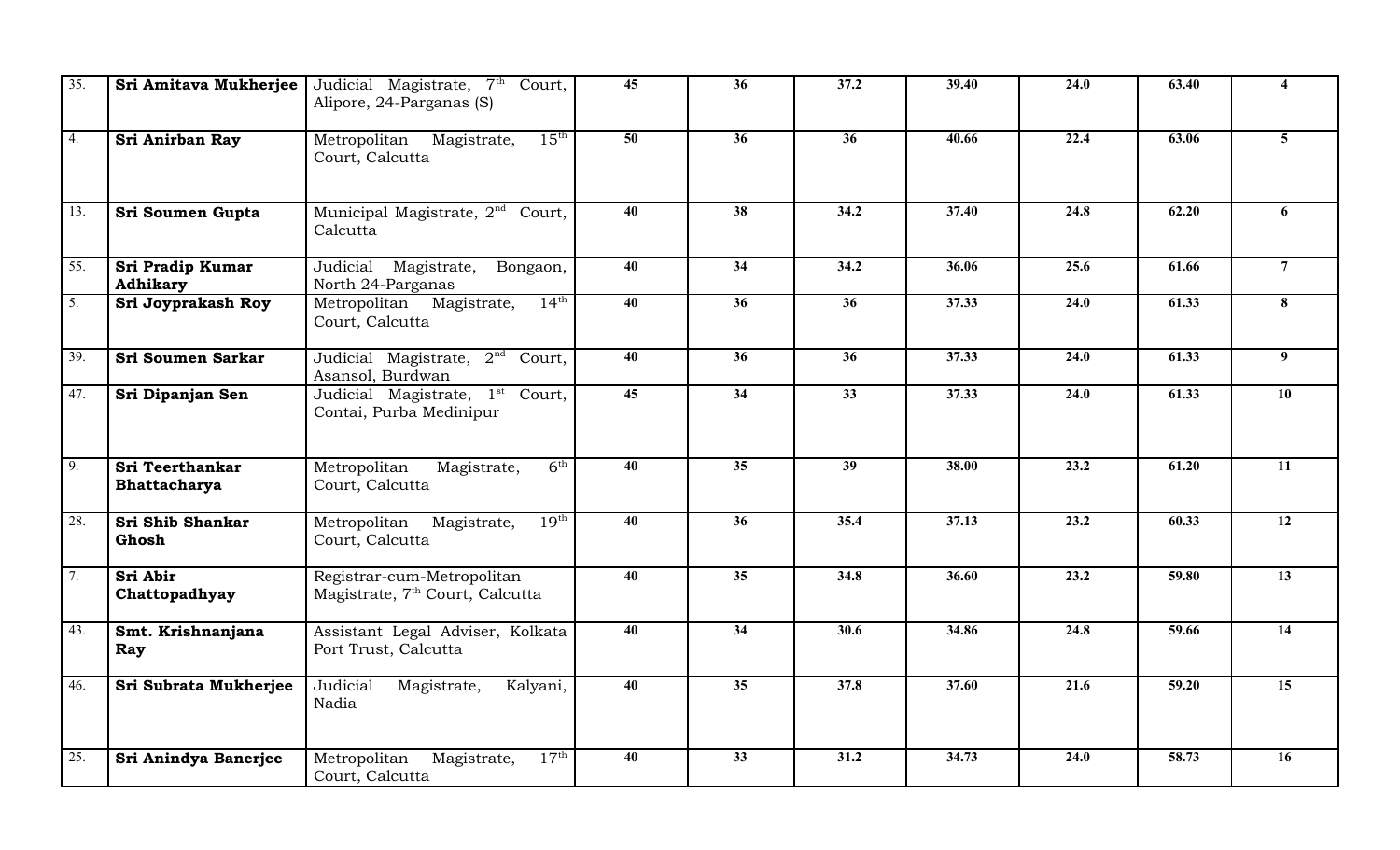| 41.              | <b>Sri Kaustuv Mookerjee</b>                   | Civil Judge (Junior Division), 2nd                                             | 40 | 33              | 31.2              | 34.73 | 24.0 | 58.73 | 17              |
|------------------|------------------------------------------------|--------------------------------------------------------------------------------|----|-----------------|-------------------|-------|------|-------|-----------------|
| 51.              | Smt. Nilanjana De                              | Court, Malda<br>Judicial Magistrate, Additional                                | 40 | 30              | 31.8              | 33.93 | 24.8 | 58.73 | 18              |
|                  |                                                | Court, Lalbag, Murshidabad                                                     |    |                 |                   |       |      |       |                 |
| 52.              | Sri Arnab Dutta                                | Judicial Magistrate, 1 <sup>st</sup> Court,<br>Rampurhat, Birbhum              | 40 | $\overline{33}$ | 31.2              | 34.73 | 24.0 | 58.73 | 19              |
| 8.               | <b>Syed Dilwar Hossain</b>                     | $13^{\rm th}$<br>Metropolitan Magistrate,<br>Court, Calcutta                   | 40 | 33              | 33                | 35.33 | 23.2 | 58.53 | 20              |
| 36.              | Sri Debarghya Biswas                           | Judicial Magistrate, 4 <sup>th</sup> Court-<br>cum-Railway Magistrate, Sealdah | 40 | $\overline{33}$ | $\overline{30.6}$ | 34.53 | 24.0 | 58.53 | $\overline{21}$ |
| 10.              | Sri Anindya Ray                                | 3 <sup>th</sup><br>Metropolitan<br>Magistrate,<br>Court, Calcutta              | 40 | 35              | 33                | 36.00 | 22.4 | 58.40 | 22              |
| 27.              | Sri Barun Roy                                  | $18^{\text{th}}$<br>Metropolitan Magistrate,<br>Court, Calcutta                | 40 | $\overline{35}$ | $\overline{33}$   | 36.00 | 22.4 | 58.40 | $\overline{23}$ |
| 44.              | Sri Suman Kumar<br>Ghosh                       | Judicial Magistrate, 3rd Court,<br>Tamluk, Purba Medinipur                     | 40 | 33              | 30                | 34.33 | 24.0 | 58.33 | 24              |
| 40.              | Smt. Ishani<br>Chakraborty                     | Judicial Magistrate, 2 <sup>nd</sup> Court,<br>Tamluk, Purba Medinpur          | 40 | 30              | 30                | 33.33 | 24.8 | 58.13 | 25              |
| 14.              | Smt. Chandraprova<br><b>Chakraborty (Saha)</b> | $16^{\text{th}}$<br>Metropolitan Magistrate,<br>Court, Calcutta                | 40 | 34              | 33                | 35.66 | 22.4 | 58.06 | 26              |
| 18.              | Sri Sujoy Kumar<br><b>Sarkar</b>               | Assistant Legal Advisor, Kolkata<br>Port Trust.                                | 40 | 34              | 33                | 35.66 | 22.4 | 58.06 | 27              |
| 17.              | Sri Abhranil Neogi                             | 5 <sup>th</sup><br>Metropolitan<br>Magistrate,<br>Court, Calcutta              | 40 | $\overline{35}$ | 31.8              | 35.60 | 22.4 | 58.00 | 28              |
| 1.               | Sri Bhaskar Majumder                           | Judicial Magistrate, 3rd Court,<br>Siliguri, Darjeeling.                       | 40 | 36              | 30                | 35.33 | 22.4 | 57.73 | $\overline{29}$ |
| $\overline{2}$ . | Sri Santanu Ganguly                            | q <sup>th</sup><br>Metropolitan Magistrate,<br>Court, Calcutta.                | 40 | $\overline{30}$ | 28.8              | 32.93 | 24.8 | 57.73 | $\overline{30}$ |
| 22.              | Sri Annada Sankar<br>Mukhopadhyay              | Judicial Magistrate, 2 <sup>nd</sup> Court,<br>Durgapur, Burdwan               | 30 | 40              | 31.2              | 33.73 | 24.0 | 57.73 | $\overline{31}$ |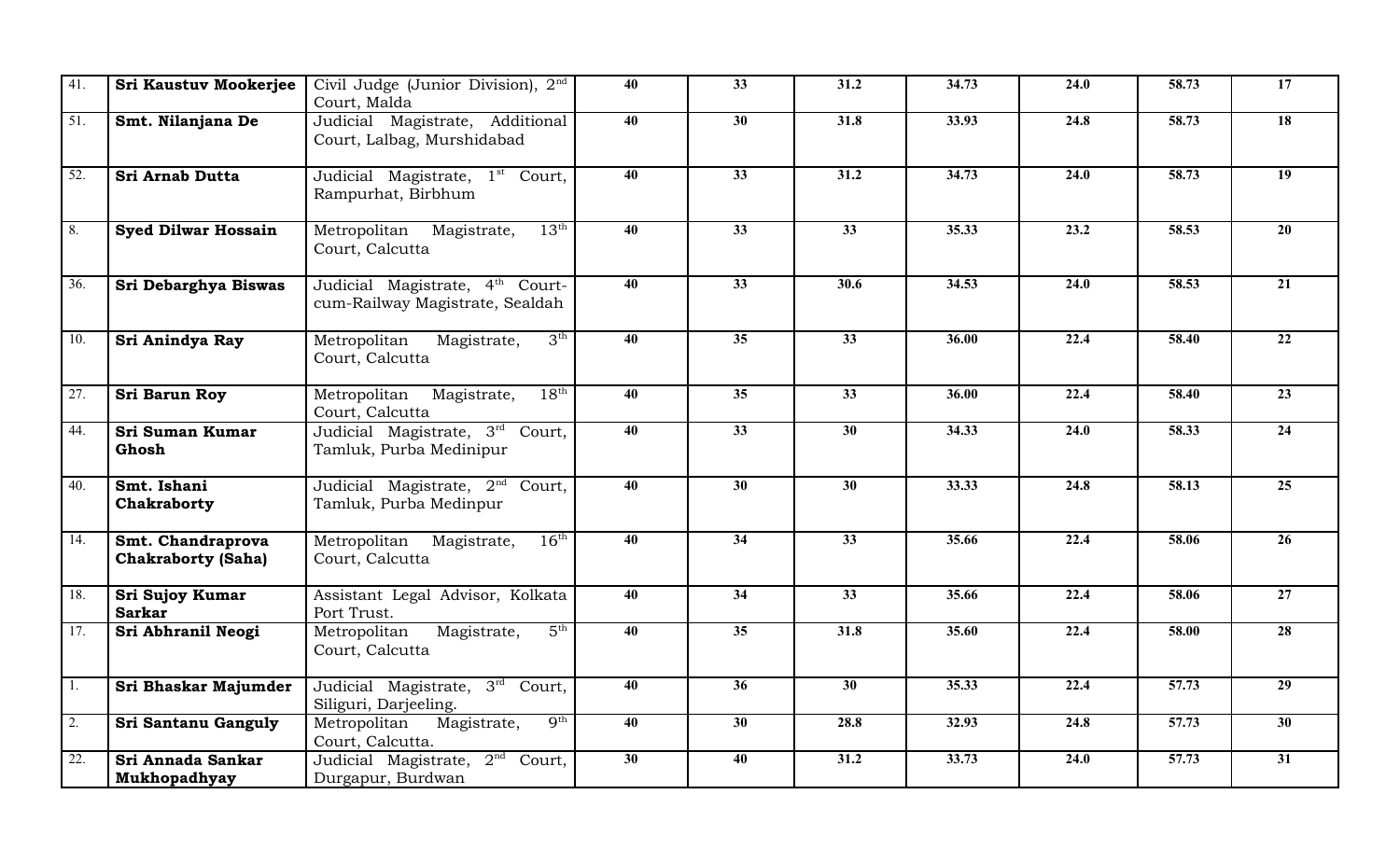| 11.               | Sri Prabir Mahapatra               | Metropolitan Magistrate,<br>$11^{\rm th}$<br>Court, Calcutta                                                                         | 40              | 36              | 31.8              | 35.93 | 21.6              | 57.53              | 32              |
|-------------------|------------------------------------|--------------------------------------------------------------------------------------------------------------------------------------|-----------------|-----------------|-------------------|-------|-------------------|--------------------|-----------------|
| $\overline{56}$ . | Sri Mrityunjay<br><b>Karmakar</b>  | Judicial Magistrate, 1 <sup>st</sup> Court,<br>Uluberia, Howrah                                                                      | $\overline{40}$ | $\overline{33}$ | 32.4              | 35.13 | 22.4              | 57.53              | $\overline{33}$ |
| $\overline{21}$ . | <b>Sri Joy Sankar Roy</b>          | Judicial Magistrate, 2 <sup>nd</sup><br>Court,<br>Port Blair, A & N Islands                                                          | $\overline{40}$ | $\overline{33}$ | 29.4              | 34.13 | 23.2              | 57.33              | $\overline{34}$ |
| 38.               | Sri Raja Mukherjee                 | Civil Judge (Junior Division), 2 <sup>nd</sup><br>Court, Serampore, Hooghly                                                          | 40              | 33              | 31.8              | 34.93 | 22.4              | 57.33              | 35 <sup>5</sup> |
| 6.                | <b>Smt. Mou Ghatak</b><br>Majumder | 4 <sup>th</sup><br>Metropolitan<br>Magistrate,<br>Court, Calcutta                                                                    | $\overline{40}$ | $\overline{33}$ | $\overline{31.2}$ | 34.73 | $\overline{22.4}$ | $\overline{57.13}$ | $\overline{36}$ |
| 16.               | Smt. Aparna<br>Chowdhuri           | $12^{\text{th}}$<br>Metropolitan Magistrate,<br>Court, Calcutta                                                                      | 30              | 36              | 31.8              | 32.60 | 24.0              | 56.60              | 37              |
| $\overline{31}$ . | Smt. Sangita<br><b>Mukherjee</b>   | Municipal Magistrate, 4 <sup>th</sup> Court,<br>Calcutta                                                                             | $\overline{30}$ | $\overline{33}$ | 31.8              | 31.60 | 24.8              | 56.40              | $\overline{38}$ |
| 45.               | Sri Rudra Prasad Ray               | Judicial Magistrate, 3rd Court,<br>Krishnagar, Nadia                                                                                 | $\overline{40}$ | $\overline{33}$ | $\overline{30}$   | 34.33 | 21.6              | 55.93              | $\overline{39}$ |
| 30.               | Sri Basant Sharma                  | Civil Judge (Junior Division),<br>Kalna, Burdwan, <b>U.O.T</b> as<br>3 <sup>rd</sup><br>Metropolitan Magistrate,<br>Court, Calcutta. | 30              | 35              | 33                | 32.66 | 23.2              | 55.86              | 40              |
| $\overline{34}$ . | Sri Ayan Kumar<br><b>Banerjee</b>  | Assistant Legal Advisor, Kolkata<br>Port Trust                                                                                       | $\overline{30}$ | $\overline{33}$ | 32.4              | 31.80 | $\overline{24.0}$ | 55.80              | $\overline{41}$ |
| 23.               | Smt. Sushmita Gayen<br>Mukherjee   | Civil Judge (Junior Division)-<br>cum-Judicial<br>Magistrate,<br>Gorubathan, Darjeeling                                              | $\overline{40}$ | $\overline{30}$ | $\overline{30}$   | 33.33 | 22.4              | 55.73              | $\overline{42}$ |
| 57.               | Sri Subhankar Biswas               | Civil Judge (Junior Division), 1st<br>Court, Rampurhat, Birbhum                                                                      | 40              | 30              | 29.4              | 33.13 | 22.4              | 55.53              | 43              |
| 26.               | Sri Indrajit Deb                   | Civil Judge (Junior Division), 1st<br>Court, Contai, Purba Medinipur                                                                 | 30              | 33              | 32.4              | 31.80 | 23.2              | 55.00              | 44              |
| 19.               | Sri Nachiketa Bera                 | Judicial Magistrate, 1 <sup>st</sup> Court,<br>Port Blair, A & N                                                                     | $\overline{30}$ | $\overline{32}$ | $\overline{30}$   | 30.66 | 24.0              | 54.66              | $\overline{45}$ |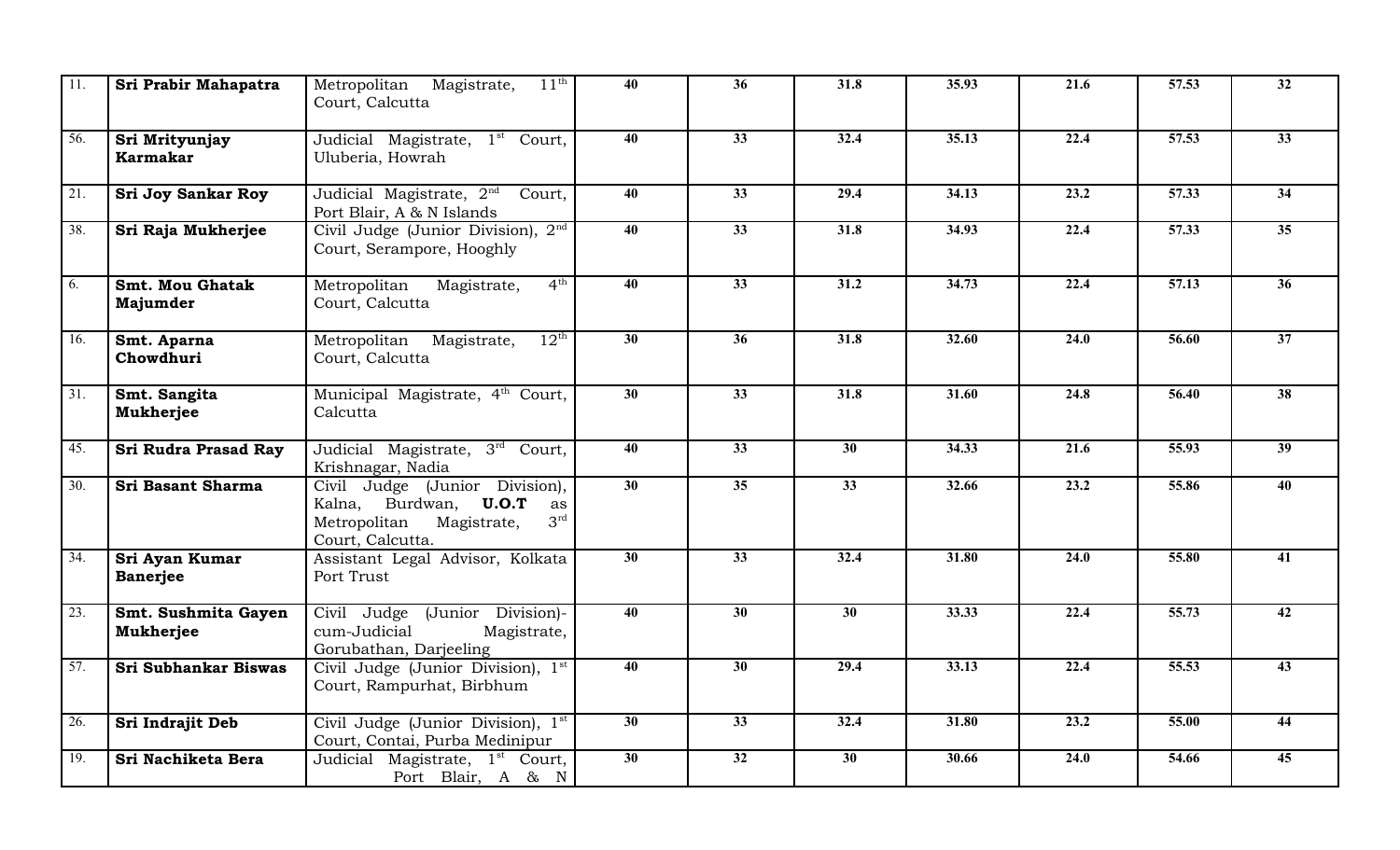|                   |                                        | Islands                                                                              |                 |                 |                   |       |      |       |                 |
|-------------------|----------------------------------------|--------------------------------------------------------------------------------------|-----------------|-----------------|-------------------|-------|------|-------|-----------------|
| 3.                | Sri Rajkumar Naiya                     | $10^{\text{th}}$<br>Metropolitan Magistrate,<br>Court, Calcutta.                     | 30              | 33              | 31.2              | 31.40 | 23.2 | 54.60 | 46              |
| 50.               | Smt. Uma Banerjee<br><b>Singha Roy</b> | Civil Judge (Junior Division),<br>Buniadpur, Dakshin Dinajpur                        | 35              | 33              | 28.2              | 32.06 | 22.4 | 54.46 | 47              |
| 53.               | Smt. Kalyani<br>Jogasarma              | Civil Judge (Junior Division), 1st<br>Court, Jangipur, Murshidabad                   | $\overline{35}$ | $\overline{33}$ | $\overline{33}$   | 33.66 | 20.8 | 54.46 | 48              |
| $\overline{32}$ . | <b>Sri Arvind Mishra</b>               | $21^{st}$<br>Metropolitan<br>Magistrate,<br>Court, Calcutta                          | $\overline{30}$ | $\overline{33}$ | 31.8              | 31.60 | 22.4 | 54.00 | 49              |
| 48.               | <b>Sri Ranabir Mohan</b><br>Chatterjee | Judicial Magistrate, 6 <sup>th</sup><br>Court,<br>Asansol, Burdwan                   | $\overline{30}$ | $\overline{33}$ | 32.4              | 31.80 | 21.6 | 53.40 | 50              |
| 24.               | Smt. Suparna<br>Chaudhury              | 22 <sup>nd</sup><br>Metropolitan Magistrate,<br>Court, Calcutta                      | 30              | 34              | 31.2              | 31.73 | 21.6 | 53.33 | 51              |
| $\overline{33}$ . | Smt. Alakananda<br><b>Sarkar</b>       | Judicial Magistrate, 5 <sup>th</sup> Court,<br>Burdwan                               | 30              | 32              | 30                | 30.66 | 22.4 | 53.06 | 52              |
| 54.               | Sri Anupam Sarkar                      | Judicial Magistrate, 1 <sup>st</sup> Court,<br>Alipore, South 24-Parganas            | 25              | 33              | 28.8              | 28.93 | 24.0 | 52.93 | 53              |
| $\overline{20}$ . | Sri Sanjib Dutta                       | Civil Judge (Junior Division)-<br>cum-Judicial<br>Magistrate,<br>Mungpoo, Darjeeling | $\overline{30}$ | $\overline{30}$ | 33                | 31.00 | 21.6 | 52.60 | $\overline{54}$ |
| 42.               | Smt. Purba Kundu                       | Judicial Magistrate, 2nd<br>Court,<br>Chandernagore, Hooghly                         | $\overline{30}$ | $\overline{30}$ | $\overline{29.4}$ | 29.80 | 22.4 | 52.20 | $\overline{55}$ |
| 49.               | <b>Sri Prosenjit Bose</b>              | Magistrate, 4 <sup>th</sup> Court,<br>Judicial<br>Hooghly                            | $\overline{30}$ | 33              | 28.8              | 30.60 | 21.6 | 52.20 | 56              |
| $\overline{37}$ . | Sri Indranil Ray                       | Registrar, Small Causes Court,<br>Calcutta                                           | 20              | 30 <sup>°</sup> | 32.4              | 27.46 | 20.8 | 48.26 | 57              |

 **By Order**

 **Sd/-**

 **Samaresh Prasad Chowdhury Registrar (Judicial Service)**